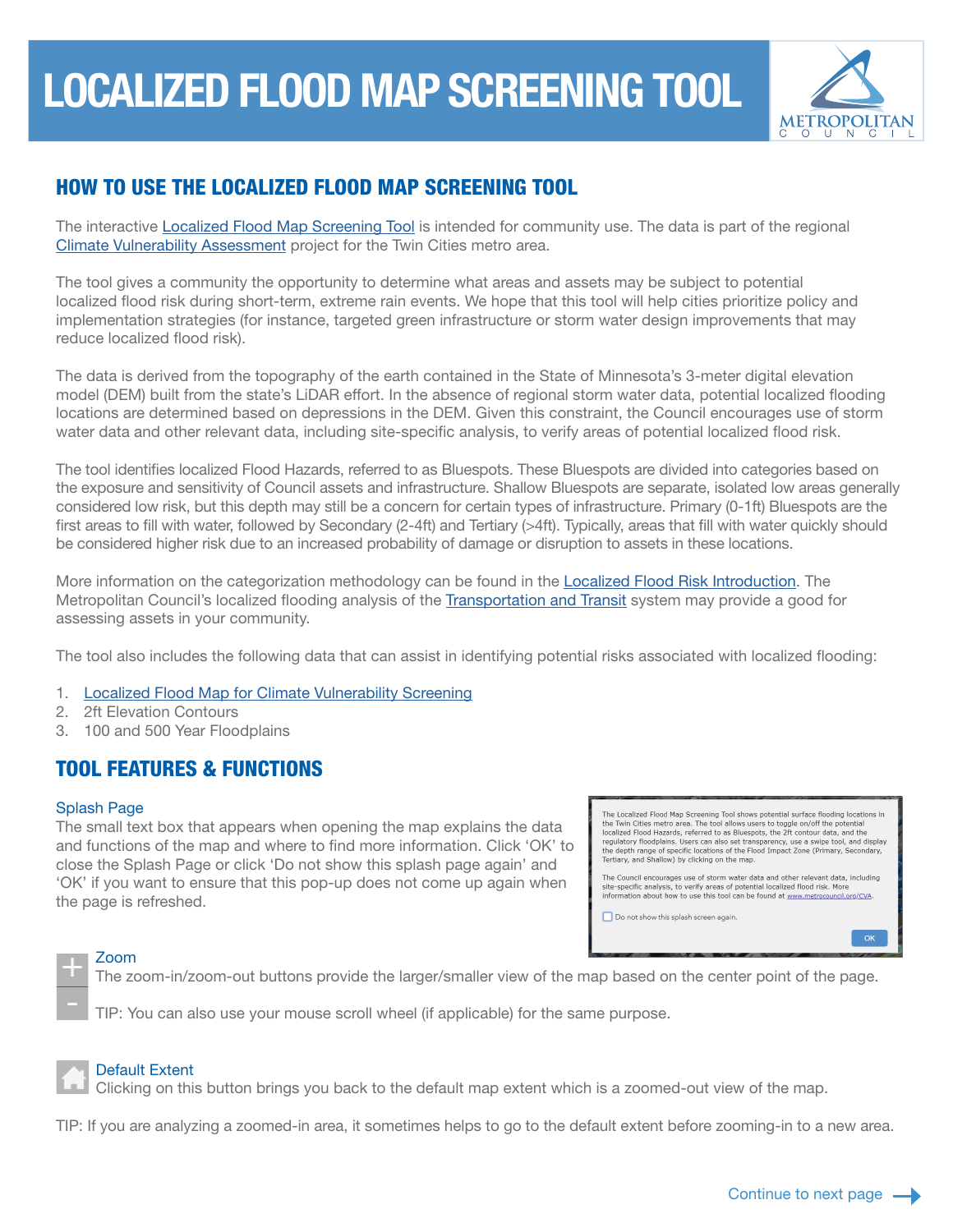

# My Location

Clicking this button references your location in the map with a blue dot. You may need to have your device's location services turned on to use this function.



### Find Address or Place

You can use this function to find a specific location on the map using a street address, intersection, or city name. As you type into this field, you will notice pre-populated options appear below that you may choose.

# About

By clicking this button, located below the address field, you can find out more information about the tool, its uses, and where to find more information.



Layer List

The layer list includes a list of layers that make up The Localized Flood Map Screening Tool. All layers are clipped to the Twin Cities seven-county metropolitan area. The list includes the following:

| <b>Layer Name</b>                                                                 | <b>Description</b>                                                                                                                                                                                                                                                                                                    |
|-----------------------------------------------------------------------------------|-----------------------------------------------------------------------------------------------------------------------------------------------------------------------------------------------------------------------------------------------------------------------------------------------------------------------|
| <b>Municipal Boundaries</b>                                                       | Municipal Boundaries consists of cities, townships, and<br>unorganized territories boundaries.                                                                                                                                                                                                                        |
| 2ft Elevation Contours                                                            | 2ft Elevation Contour lines for use in conjunction with the<br>Flood Hazards data layer.                                                                                                                                                                                                                              |
| Flood Hazards - Localized Flood Map for Climate<br><b>Vulnerability Screening</b> | Flood Hazards - Localized Flood Map for Climate<br><b>Vulnerability Screening consists of data derived from the</b><br>State of Minnesota's 3-meter digital elevation model (DEM)<br>built from the state's LiDAR effort (2011). Flood Hazards<br>are broken into categories based on potential flood water<br>depth. |
| Floodplains<br>100 Year Floodplain<br>500 Year Floodplain                         | Floodplains consists of data derived from the FEMA Flood<br>Insurance Rate Maps (FIRMs).                                                                                                                                                                                                                              |

The default layers that appear when you open the tool are Municipal Boundaries and the Flood Hazards – Localized Flood Map for Climate Vulnerability Screening. This default setting allows the user to clearly see the locations of potential localized flood risk in the Twin Cities metro area.



# Legend

Layers chosen from the layer list will show in the legend.



### **Transparency**

Swipe Tool

the center swipe button.

You can set transparency with any layer in the Layer List by clicking the three dots to the right of the layer. You can set transparency from 0% to 100%.

The Swipe Tool is good for comparing layers in quick succession. To use the Swipe Tool, click on the Swipe Tool button (3rd button from the left), in the top right corner of the map. You will need to select the layer you wish to swipe across the screen, using